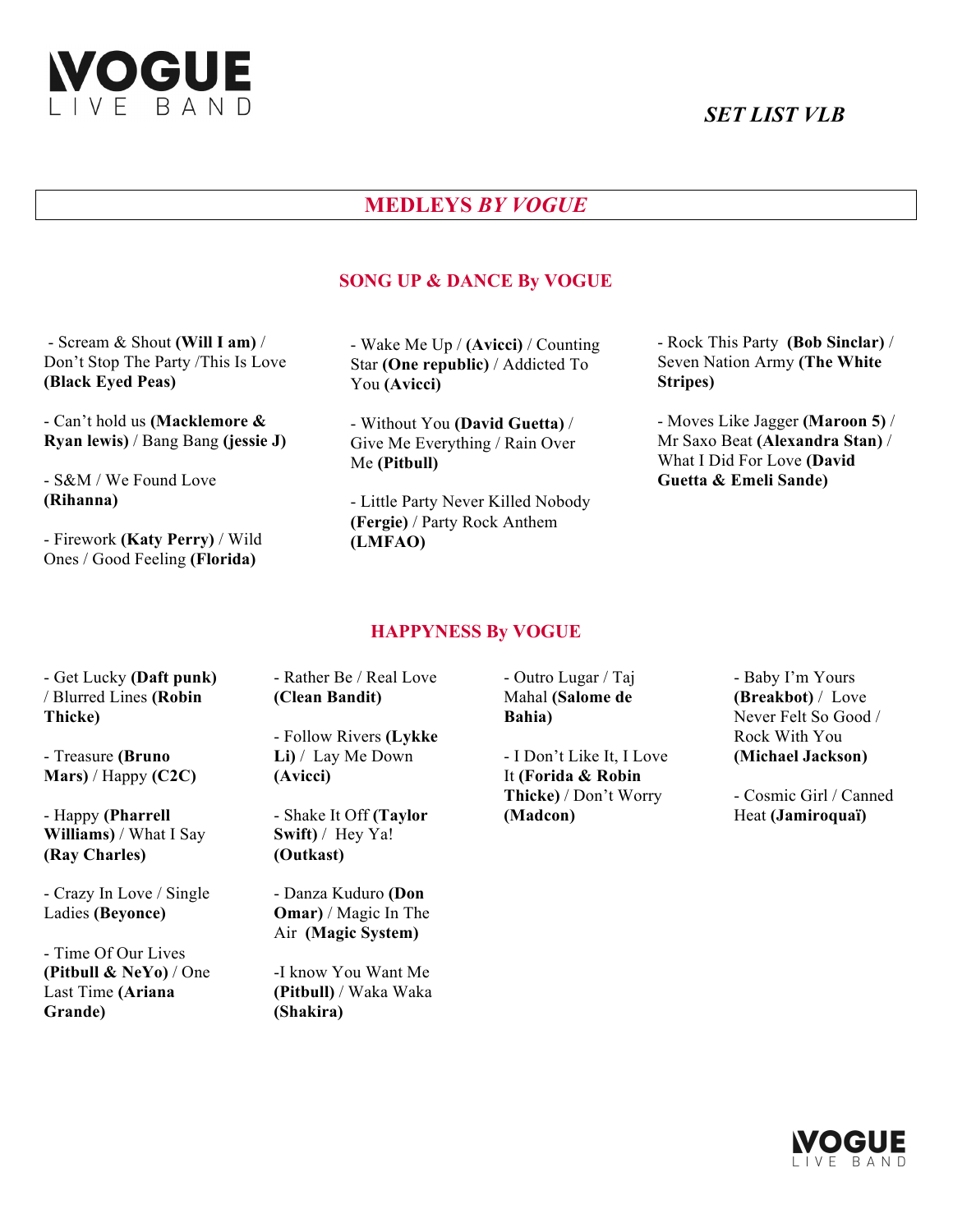# **FUNK/DISCO/POP By VOGUE**

- Ain't No Moutain High Enough **(Aretha Franklin)** / I Say A Little Prayer **(Diana Ross)**

- Let's Groove / September / Sing A Song / Boogie Wonderland **(Earth Wind & Fire)**

- Staying Alive **(Bee Gees)** / Act Like You Know **(Fat Larry's Band)**

- The Boss / Last Dance **(Donna Summer)** / Young Hearts Run Free **(Candi Station)**

- I Want You Back / A.B.C / Shake Your Body / Don't Stop 'til Get Enough / Blame It On the Boogie **(Jackson V)**

- Thriller / Billie Jean / P. Y. T / Wanna Be Startin' **(Mickael Jackson)**

- Dancing Queen (ABBA) / Night Fever **(Bee Gees)**

- Get Down Saturday Night **(Oliver Cheatham)** / And The Beat Goes On **(The Whispers)**

- Sir Duke / I Wish / Superstition / Do I Do **(Stevie Wonder)**

- Ladies Night / Get Down On It / Celebration **(Kool and The Gang)**

- Stomp **(The Brothers Johnson)** / Ai No Corrida **(Quincy Jones)**

- Reach Out **(George Duke)** / A Night To Remember **(Shalamar)**

- Miss You **(The Rolling Stones)** / Da Ya Think I'm Sexy **(Rod Stewart)** / Heart Of Glass **(Blondie)**

#### **HIP HOP/RAP By VOGUE**

- Talk Dirty **(Jason Derulo)** / No Diggity **(Blackstreet)**

- Black Widow **(Iggy Azalea)** / We Will Rock You **(Queen)** / Wiggle **(Jason Derulo)**

- Next Episode **(Dr Dre & Snoop Dogg)** / California Love **(2 Pac)** / Everyday People **(Arrested Development)** / Love Like This Before **(Faith Evans)** / Get Right **(J Lo)**

#### **SHOW 90 By VOGUE**

- Freed From Desire **(Gala)** / Show Me Love **(Robin S)** / Pump The Jam **(Technotronic)** / Rhythm Of The Night **(Corona)** / Sing Hallelujah **(Dr Alban)** / Free **(Ultra Nate)** / I Lile To Move It **(Real 2 Real)**

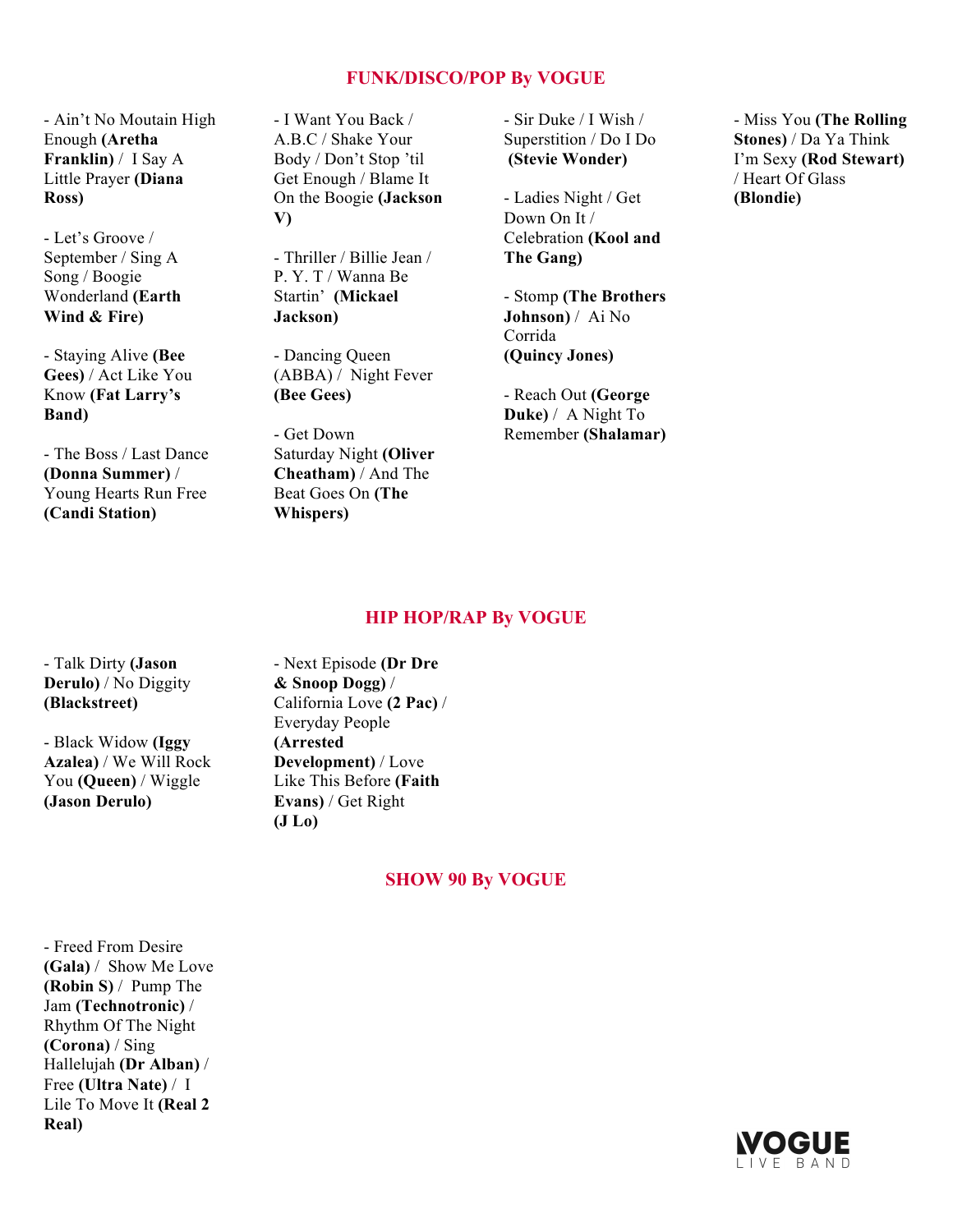# **MEAL AND SOFT SONGS By VOGUE**

- Stay With Me / I'm Not The Only One **(Sam Smith)**

- Fade Out Line **(The Avener)** / I Heard It Through The Grapevine **(Marvin Gaye)**

- Don't Worry Be Happy **(Bobby Mc Ferrin)** / All About That Bass **(Meghan Trainor)** / Stand By Me **(Ben E King)**

- Four Five Seconds **(Rihanna & Kanye West)** / Budapest **(George Ezra)** / Love Me Like You Do **(Ellie Goulding)** / Waves **(Mr Probz)** / Uncover **(Zara Larsson)**

# **SONGS**

### **UP & DANCE**

**PITBULL**

- Fireball

**JASON DERULO** - Want To Want Me

**OMI** - Cheerleader

**THE WEEKND** - Can't feel my face

**OMEN** 

- Disclosure

**MARRON 5**  - Sugar

**MAJOR LAZER** - Lean On

**ED SHERAN** -Sing

**CRIS CAB**  - Liar Liar

**DJ CASSIDY** - Calling All Hearts

**BRUNO MARS** - Uptown funk - Locked Out Of Heaven

**USHER** - She Came To Give It To You

### **BLACK EYED PEAS**

- I Gotta Feeling - The Time - Don't Phunk With My Heart
- Let's Get Started - Pump It

# **CEE LO GREEN**

- Forget You

#### **MADCON**  - Beggin'

# **STROMAE**

- Papaoutai

# **DAVID GUETTA**

- Titanium - Play Hard - Club Can't Handle Me - Sexy Chick

# **KATY PERRY**

- Birthday

# **PSY**  - Gangnam Style

**CARLY RAE JEPSEN**  - Call Me Maybe

**JESSIE J**  - Domino

**RIHANNA**  - Don't Stop The Music

# **DUKE SAUCE**

- Barbra Streisand

#### **BOB SINCLAR**  - Give Me Love

**MARTIN SOLVEIG**  - Jealousy - Everybody

**LADY GAGA**  - Poker Face

**GNARLS BARKLEY**  - Crazy

#### **MIKA**  - Relax

**PRAISE CATS**  - Shined On Me

**LAURENT WOLF**  - No Stress

#### **JEAN ROCH**  - Can You Feel It

**MOLOKO**  - Sing It Back

**MODJO**  - Lady

**ESTELLE**  -American Boy

**J. TIMBERLAKE**  - Suite & Tie

**ROBIN THICKE**  - Magic

**MAROON FIVE**  - This Love

**DUFFY**  - Mercy

**AMY WHINEHOUSE**  - Rehab - Valerie

**THE ROLLING STONES Satisfaction** 

**QUEEN**  - Another One Bites The Dust - Don't Stop Me Now

**GOSSIP**  - Heavy Cross

**SHAKA PONK**  - My Name Is Stain

**ACDC**  - Highway To Hell

**THE CLASH**  - Should I Stay Or Should I Go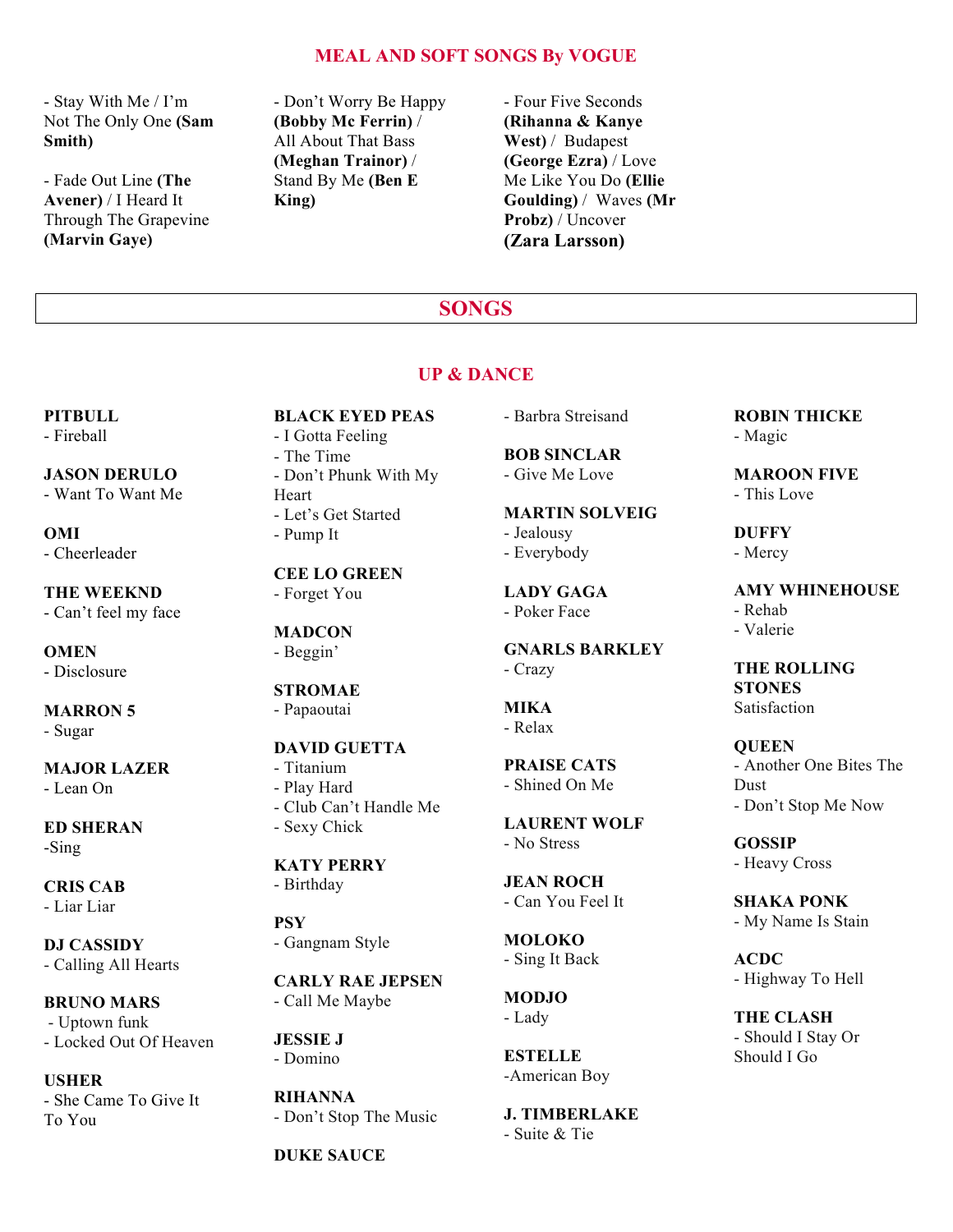#### **DISCO/FUNK/SOUL**

**BARRY WHITE**  - First, Last, My Everything - - Can't Get Enough Of Your Love

**BOYS TOWN GANG**  - Can't Take My Eyes Off Of You

**THE TRAMMPS**  - Disco Inferno

**DONNA SUMMER**  - Bad Girls

**ROSE ROYCE / C. AGU- ILERA**  - Car Wash

**JOCELYNE BROWN**  - Somebody Else's Guy

**THE CRUSADERS** 

- Street Life

**GEORGE BENSON**  - Give Me The Night

**KC & THE SUNSHINE BAND**  - That's The Way I Like It

**THE PASADENAS**  - Tribute (Right On)

**GLORIA GAYNOR**  I Will Survive

**SISTER SLEDGE**  We Are Family

**WOMACK & WOMACK**  - Teardrops

**PRINCE**  - Kiss

**THE WEATHER GIRLS**  - It's Raining Men

**CHERYL LYNN**  - Got To Be Real

**CHAKA KHAN**  - I'm Every Woman

**LUTHER VANDROSS**  - Never Too Much

**INDEEP**  - Last Night A D.J

**CHIC**  - Good Times

# **LATIN/ZOUK**

**SHAKIRA**  - Rabiosa

**DANIELA MERCURY**  - Cada Vez

**SERGIO MENDES**  - Mas Que Nada

**PETE RODRIGUEZ**  - I Like It Like That

**GILBERTO GIL**  - Toda Menina

**STEVIE WONDER**  - Don't You Worry 'bout The Thing

**GROVER WASHINGTON** - Just The Two Of Us (Salsa Rmix)

**KASSAV**  - Syé Bwa - Zouk La Se Sel

**GLORIA ESTEFAN** 

**JINGLE**

**BARRY WHITE**  - Love's Theme

**SURVIVOR**  - Eye Of The Tiger

- Conga - Party Time

**BARRY MANILOW**  - Copacabana

**EARTH WIND AND FIRE** 

- In The Stone

**COLDPLAY** - Sky Full Of Stars

Can You Feel It **JOHN MILES** 

**JACKSON FIVE** 

- Music

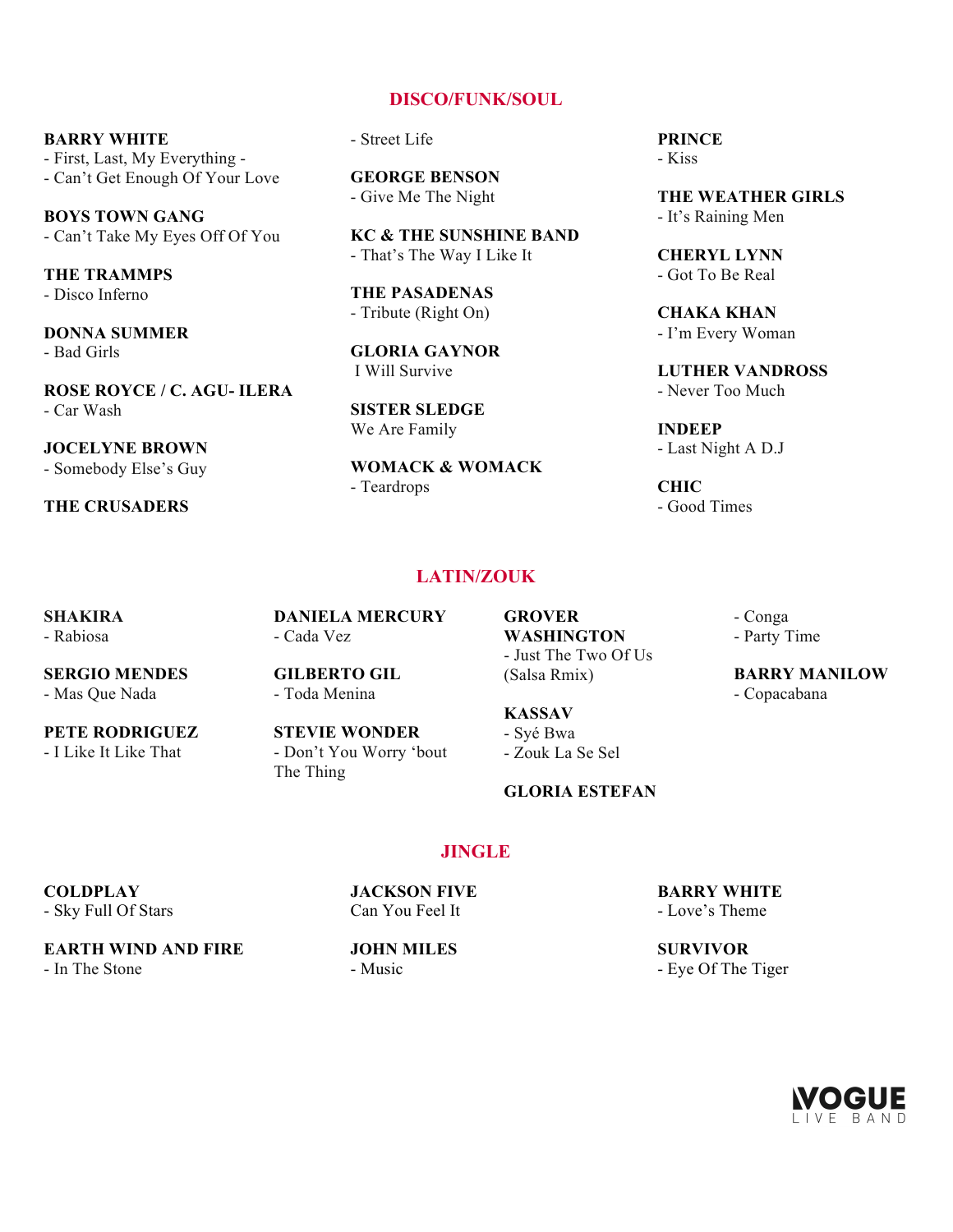# **ROCK/RHYTHM'N & BLUES**

# **LOUIS PRIMA**

- Just A Gigolo

**NINA SIMONE**  - My Baby Just Cares For Me

**POINTER SISTERS**  - I'm So Excited

**TOM JONES**  - It's Not Unusual

**GREASE**  - You're The One That I Want

**CHUCK BERRY**  - You Never Can Tell

**THE SUPREMES**  - You Can't Hurry Love

**ROGER GLOVER & BUT- TERFLY BALL**  - Love Is All

**GLORIA JONES**  - Tainted Love

**ELVIS PRESLEY**  - Jailhouse Rock

**BILL HALEY**  - Rock Around The Clock

### **ARETHA FRANKLIN**

- Think
- Respect
- **JAMES BROWN**
- Sex Machine - I Feel Good

# **JAZZ/BOSSA NOVA**

#### **FRANK SINATRA**

- Fly Me To The Moon

**MICHAEL BUBLE**  - Moondance

**ETTA JAMES**  - At Last

**NAT KING COLE**  - The Very Thought Of You - Unforgettable - Nature Boy

#### **DIANA KRALL**  - The Look Of Love

- Cry Me a River

#### **LOUIS ARMSTRONG & ELLA FITZGERALD**  - Dancing Cheek To

Cheek

**LISA EKDAHL**  - It Had To Be You

#### **CHAKA KHAN**  - My Funny Valentine

**CHICO BUARQUE**  - Essa Moça Ta Diferente

# **MEAL AND SOFT SONGS**

#### **ED SHEERAN**

- Thinking Out Loud

#### **JOHN LEGEND**

- All Of Me

**SIA** - Chandelier

#### **ADELE**

- Skyfall - Someone Like You - Make You Feel My Love - Turning Tables

**BRUNO MARS** 

### - When I Was Your Man

# **EMILI SANDE**

- Read All About It

**ALICIA KEYS**  - If i Ain't Got You - Fallin' - Empire State Of Mind (partII) - Girl On Fire - Brand New Me

### **LILLY WOOD & ROBIN SCULTZ**

- Prayer Inc

**LORDE**  - Royals

- Love

#### **NAUGHTY BOY Feat SAM SMITH**  - La La La

**JOSS STONE ( Nat king cole )** 

**MICHAEL BUBLE**  - Me & Mrs Jones

#### **JASON MRAZ**  - Lucky

#### **MICHAEL JACKSON**

- Human Nature - I Can't Help It - Earth Song - I Just Can't Stop Loving You

**GEORGE MICHAEL & MARY J. BLIGE**   $- As$ 

#### **ARETHA FRANKLIN** - Natural Woman

**STEVIE WONDER** 

 $H = \frac{1}{2} \mathbf{W} \mathbf{V} \cdot \mathbf{W}$ 

- From The Bottom Of My Heart - Send One Your Love - Overjoyed - All In Love Is Fair - Lately

#### **ALOE BLACC**  - I Need A Dollar

**SEAL** 

- It's A Man's Man's World - Love's Divine - Kiss From A Rose

**VONDA SHEPPARD** 

- For Once In My Life

# **ANGIE STONE**

- Wish I Didn't Miss You